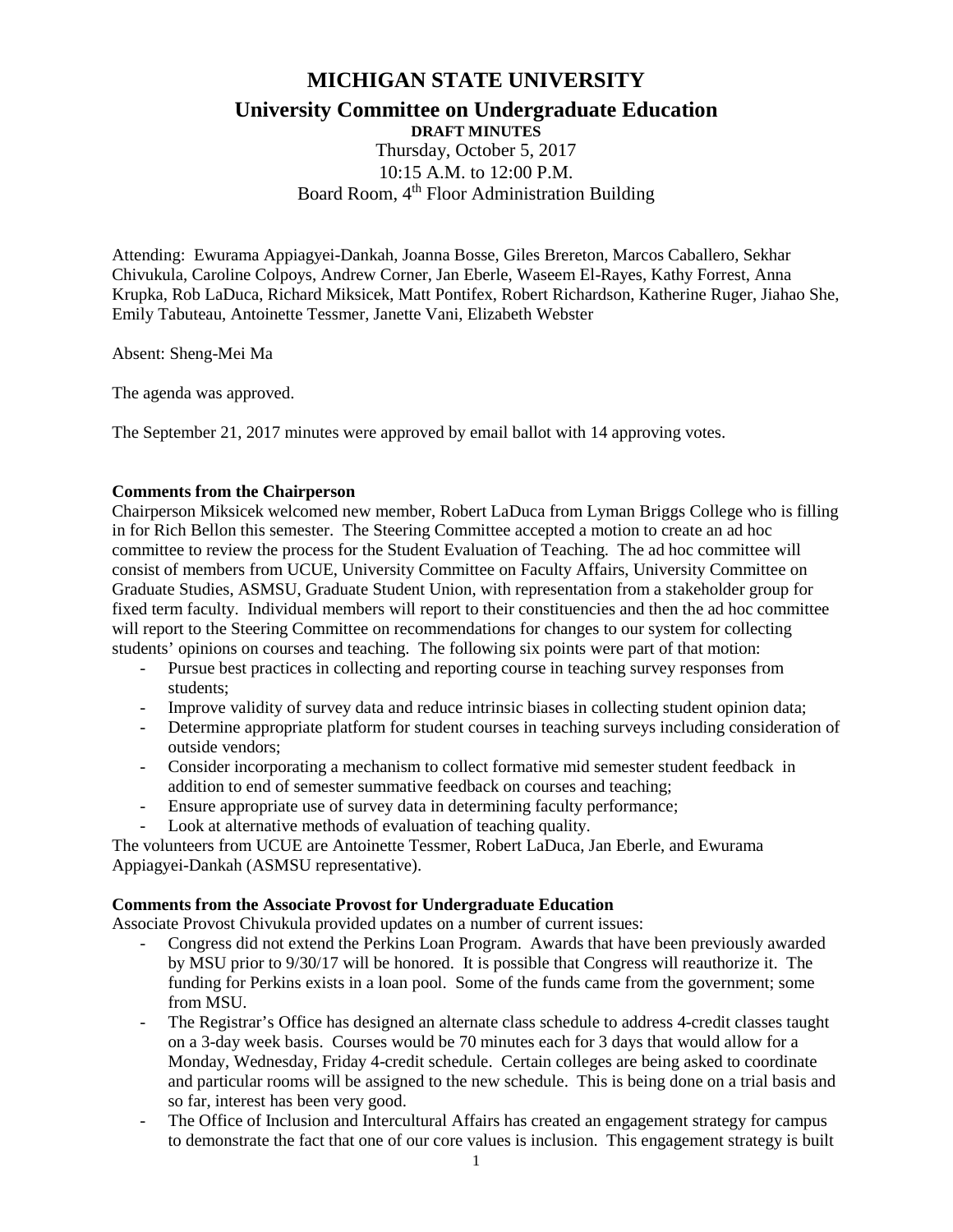around the phrase, "building around inclusive communities." This is not only meant for students, but for faculty and staff as well. Signage will be distributed for the message to be widely seen and recognized.

- The Hub has been asked to create a Spartan identity to connect Spartans Will to undergraduate education.

#### **Request for a New Linked Bachelor of Science Degree in Advertising Management and Master of Arts Degree in Public Relations (Action Item)**

Ann Hoffman, Assistant Dean, College of Communication Arts and Sciences Lucinda Davenport, Director, School of Journalism

The committee granted voice to Assistant Dean Hoffman and Dr. Davenport.

Chairperson Miksicek noted that the next three agenda items have a common BS program in Advertising Management. They will be discussed together but voted on individually.

Assistant Dean Hoffman provided background for the request and stated that the Department of Communication Arts and Sciences has nine linked programs and an additional four linked programs that tie each of the disciplinary majors to the college level Health and Risk Communications graduate degree. She stated that the linked programs allow MSU to recruit and retain students for their graduate programs who might otherwise pursue a graduate degree elsewhere.

Assistant Dean Hoffman stated that the nine linked programs have 22 students enrolled and these programs are generally for the high achieving student who carries a 3.5 or 4.0 gpa. A discussion took place on the fact that Advertising used to have one BA degree with two concentrations. The department decided to separate the Advertising degree into two bachelor degrees so they wanted to make sure the new Bachelor degree has the same opportunity to link to the MA degree in Public Relations, the MA degree in Advertising, and the MA degree in Health and Risk Communication.

A discussion took place regarding the nine credits that can be counted toward both the BA and MA linked programs. These are generally 400 level classes and a 3.0 is required in each class. Tuition implications were discussed indicating that a student is charged the undergraduate credit rate for up to 120 credits. Once the degree is deferred, the University switches the coding to a graduate degree in order for the graduate tuition rate to be charged.

Voice was removed from Assistant Dean Hoffman and Dr. Davenport.

The following motion passed unanimously.

### *The University Committee on Undergraduate Education duly considered and endorsed the request for Request for a New Linked Bachelor of Science Degree in Advertising Management and Master of Arts Degree in Public Relations.*

## **Request for a New Linked Bachelor of Science Degree in Advertising Management and Master of Arts Degree in Advertising (Action Item)**

Ann Hoffman, Assistant Dean, College of Communication Arts and Sciences Lucinda Davenport, Director, School of Journalism

The committee granted voice to Assistant Dean Hoffman and Dr. Davenport.

No further discussion was held.

Voice was removed from Assistant Dean Hoffman and Dr. Davenport.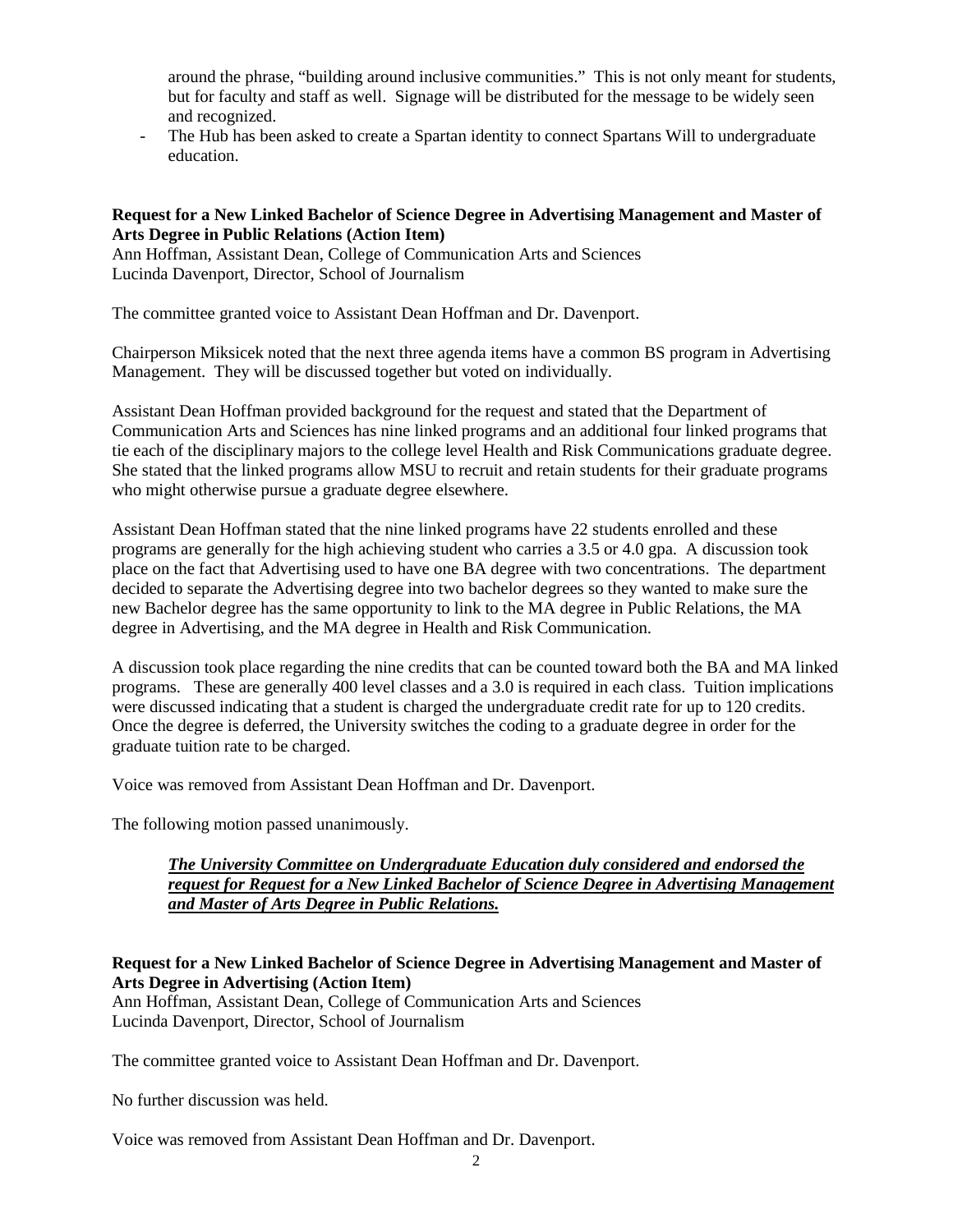The following motion passed unanimously.

*The University Committee on Undergraduate Education duly considered and endorsed the request for a New Linked Bachelor of Science Degree in Advertising Management and Master of Arts Degree in Advertising.*

### **Request for a New Linked Bachelor of Science Degree in Advertising Management and Master of Arts Degree in Health and Risk Communication (Action Item)**

Ann Hoffman, Assistant Dean, College of Communication Arts and Sciences Lucinda Davenport, Director, School of Journalism

The committee granted voice to Assistant Dean Hoffman and Dr. Davenport.

No further discussion was held.

Voice was removed from Assistant Dean Hoffman and Dr. Davenport.

The following motion passed unanimously.

## *The University Committee on Undergraduate Education duly considered and endorsed the request for a New Linked Bachelor of Science Degree in Advertising Management and Master of Arts Degree in Health and Risk Communication.*

## **Request for a New Minor in Broadcast Journalism (Action Item)**

Ann Hoffman, Assistant Dean, College of Communication Arts and Sciences Lucinda Davenport, Director, School of Journalism

The committee granted voice to Assistant Dean Hoffman and Dr. Davenport.

Dr. Davenport provided background information for the School of Journalism indicating that their hallmarks of their graduates are excellent writing, critical thinking, and superb visual communication skills. They were the first Journalism program to be accredited in 1949 and again the first to be reaccredited every six years after that. The very first Journalism class was taught in 1910.

Dr. Davenport indicated that the highly respected program teaches students how to research, present and organize information that is presented in various kinds of media about various topics including national, international, environmental, and sports.

UCUE members inquired as to why this is considered a minor and not a concentration. Assistant Dean Hoffman indicated that a minor is transcriptable and outside industry recognizes the term "minor" over the term "concentration."

Discussion took place on how much overlap is permissible between the minor and the major. Nonjournalism majors cannot sign up for this minor.

Discussion continued on what constitutes a minor versus a concentration. A minor, as defined by MSU, states it is "a coherent sequence of courses supplementary to the major and a concentration is a group of courses within the major." Assistant Dean Hoffman stated that MSU does not mandate any courses in a minor be unique.

Voice was removed from Assistant Dean Hoffman and Dr. Davenport.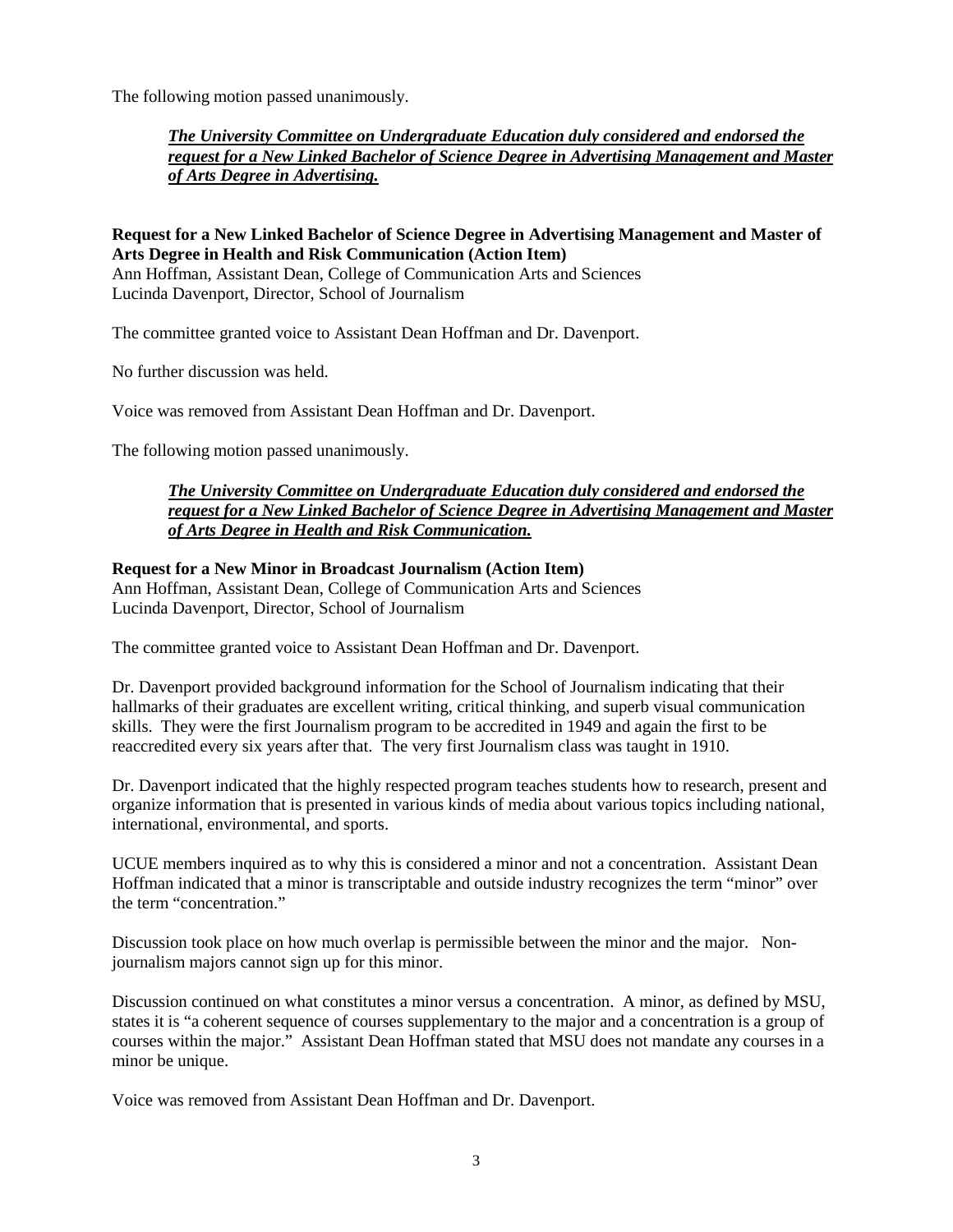Concern was expressed by two UCUE members because they felt the minor should be supplementary to the major and add a dimension that the major does not include. They feel it is taking courses directly out of the major and calling it a minor, and therefore should be called a concentration. One UCUE member stated that this does not appear to meet the criteria of a minor as defined by the University.

The following motion passed by a vote of 18 approved and 2 opposed.

# *The University Committee on Undergraduate Education duly considered and endorsed the request for a new Minor in Broadcast Journalism.*

## **Request for a New Minor in Sports Journalism (Action Item)**

Ann Hoffman, Assistant Dean, College of Communication Arts and Sciences Lucinda Davenport, Director, School of Journalism

The committee granted voice to Assistant Dean Hoffman and Dr. Davenport.

Dr. Davenport indicated that students can pursue a concentration or a minor in Sports Journalism. Concentrations are generally fewer credits than a minor.

After a brief discussion, it was agreed that there are multiple models of how MSU utilizes and categorizes a minor. Many existing minors previously were specializations. Eventually, MSU discontinued specializations and minors were created.

Chairperson Miksicek indicated that he would seek clarification from the Registrar's office regarding University policy on what constitutes a minor and how much credit overlap is permitted between majors and minors.

Voice was removed from Assistant Dean Hoffman and Dr. Davenport.

Concern was reiterated by two UCUE members because they felt the minor should be supplementary to the major and add a dimension that the major does not include, and that this does not appear to meet the criteria of a minor as defined by the University.

The following motion passed by a vote of 18 approved and 2 opposed.

# *The University Committee on Undergraduate Education duly considered and endorsed the request for a new Minor in Sports Journalism.*

**Status Report, Best Practices regarding Turnitin/use of Student Intellectual Property** Jen-nien (Ryan) Yang, Associate Director Academic Technology Jess Knott, Learning Design Manager, IT

Mr. Yang made a presentation regarding plagiarism detection tools at MSU, best practices, and some of the challenges that exist. He indicated that the contract for Turnitin expires at the end of this academic year.

Ms. Knott indicated that there is an active Request for Proposal (RFP) in progress for new plagiarism detection software to be used at MSU. The adoption of this tool is meant to be educational and not punitive. The various ways that faculty are using Turnitin as well as desired features that would be in the RFP for a new plagiarism detection tool were discussed.